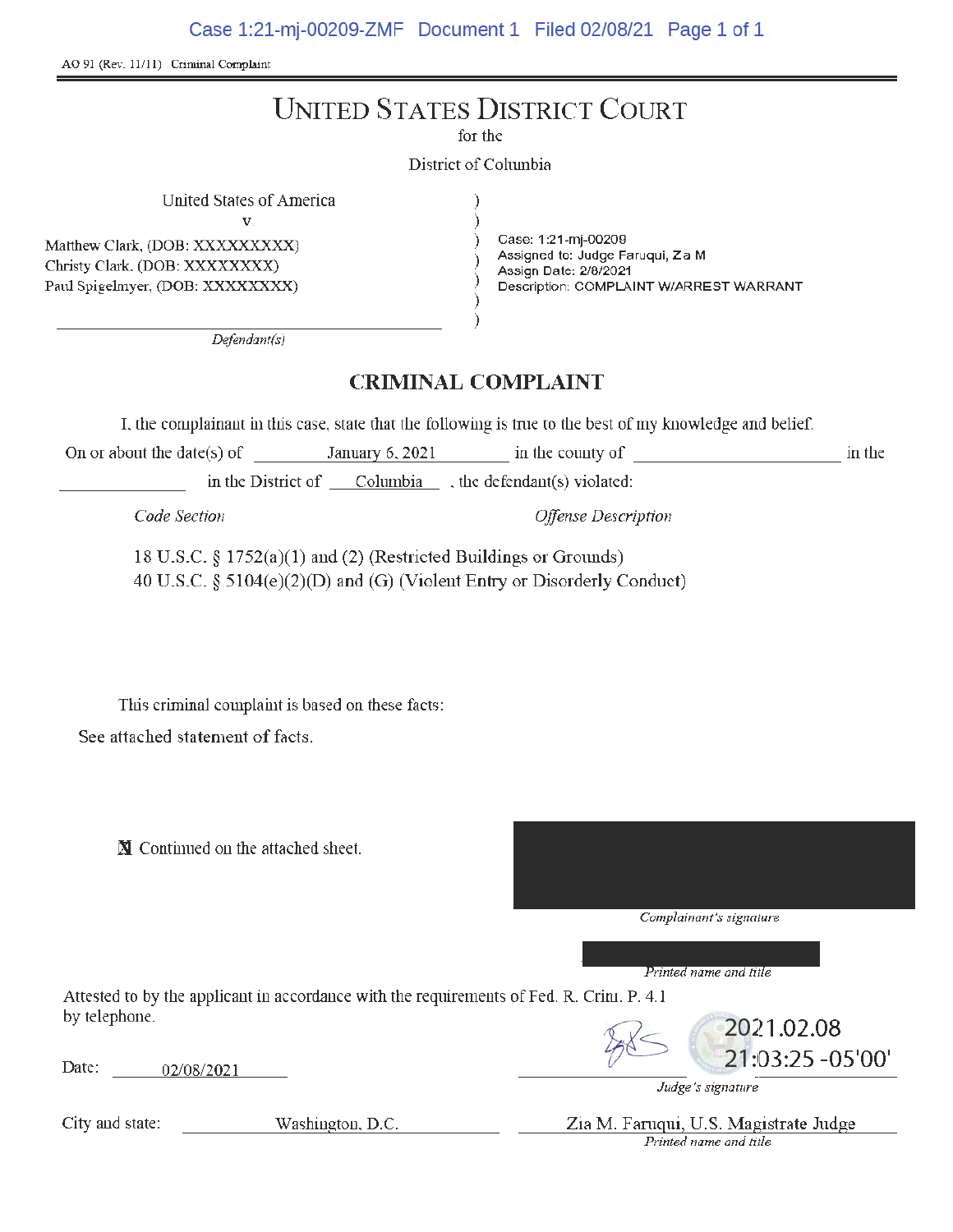Case 1:21-mj-00209-ZMF Document 1-1 Filed 02/0

• 29: 4: 121: 10 11 14 Tosicher In: J.J. Le Fw. 100 . E.X M /.?;1,-. D:.~ :i•t!>::U:! I C,:,i;;i-1:ll:1:1 ;~:}MPJ>.I, i ·.,·;:.HHES1 \\'f>:-.:;J,1\-

#### **STATEMENT OF FACTS**

#### **Background of Affiant**

 investigating criminal activity in and around the United States Capitol (U.S. Capitol) grounds on Your affiant, **The Execution State Agent with the Federal Bureau of** Special Agent with the Federal Bureau of Investigation (FBI), and have been in this position since June 2015. I am currently assigned to the FBI Washington Field Office (WFO) Child Exploitation and Human Trafficking Task Force (CEHTTF), where I investigate crimes involving the sexual exploitation of children, including the production, distribution, and receipt of child pornography; coercion and enticement of minors; and kidnappings. In addition to being a member of the WFO CEHTTF, I currently am tasked with January 6, 2021. As a Special Agent, I am authorized by law or by a Government agency to engage in or supervise the prevention, detention, investigation, or prosecution of violations of Federal criminal laws.

and information obtained from other law enforcement officers, witnesses, and/or agencies. The facts in this affidavit come from my personal observations, my training and experience, Because this affidavit is being submitted for the limited purpose of securing a criminal complaint, I have not included every fact known to law enforcement concerning this investigation. Rather, I have set forth only the facts necessary to establish probable cause for the requested complaint.

#### **Factual Background**

The U.S. Capitol is secured 24 hours a day by U.S. Capitol Police. Restrictions around the U.S. Capitol include permanent and temporary security barriers and posts manned by U.S. Capitol Police. Only authorized people with appropriate identification were allowed access inside the U.S. Capitol. On January 6, 2021, the exterior plaza of the U.S. Capitol was also closed to members of the public.

On January 6, 2021, a joint session of the United States Congress convened at the United States Capitol, which is located at First Street, SE, in Washington, D.C. During the joint session, elected members of the United States House of Representatives and the United States Senate were meeting in separate chambers of the United States Capitol to certify the vote count of the Electoral College of the 2020 Presidential Election, which had taken place on November 3, 2020. The joint session began at approximately 1:00 p.m. Shortly thereafter, by approximately 1:30 p.m., the House and Senate adjourned to separate chambers to resolve a particular objection. Vice President

 Mike Pence was present and presiding, first in the joint session, and then in the Senate chamber. As the proceedings continued in both the House and the Senate, and with Vice President Mike Pence present and presiding over the Senate, a large crowd gathered outside the U.S. Capitol. As noted above, temporary and permanent barricades were in place around the exterior of the U.S. Capitol building, and U.S. Capitol Police were present and attempting to keep the crowd away from the Capitol building and the proceedings underway inside.

 At such time, the certification proceedings were still underway and the exterior doors and windows of the U.S. Capitol were locked or otherwise secured. Members of the U.S. Capitol Police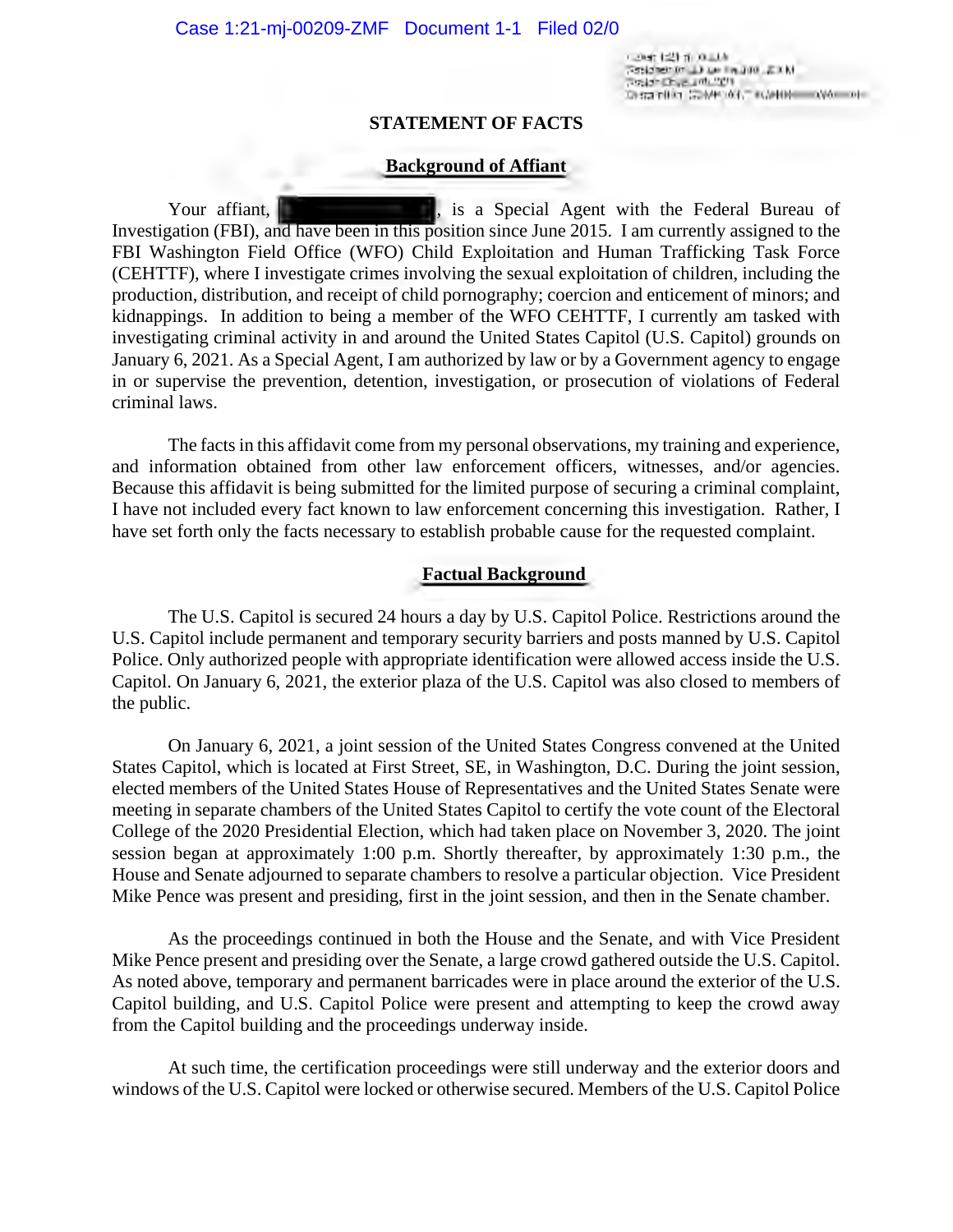attempted to maintain order and keep the crowd from entering the Capitol; however, shortly around 2:00 p.m., individuals in the crowd forced entry into the U.S. Capitol, including by breaking windows and by assaulting members of the U.S. Capitol Police, as others in the crowd encouraged and assisted those acts.

Shortly thereafter, at approximately 2:20 p.m. members of the United States House of Representatives and United States Senate, including the President of the Senate, Vice President Mike Pence, were instructed to—and did—evacuate the chambers. Accordingly, the joint session of the United States Congress was effectively suspended until shortly after 8:00 p.m. Vice President Pence remained in the United States Capitol from the time he was evacuated from the Senate Chamber until the sessions resumed.

During national news coverage of the aforementioned events, video footage which appeared to be captured on mobile devices of persons present on the scene depicted evidence of violations of local and federal law, including scores of individuals inside the U.S. Capitol building without authority to be there.

#### **Clarks and Spigelmyer Unlawfully Inside the United States Capitol**

 building on January 6, 2021. Three separate tips and subsequent interviews of the tipsters identified publicly available Facebook account, indicating the CLARKS were either near or inside the The FBI received numerous tips from members of the public concerning individuals who unlawfully entered the restricted grounds of the U.S. Capitol and/or entered the U.S. Capitol CHRISTY CLARK and her husband, MATTHEW CLARK, as being at the U.S. Capitol on January 6, 2021. Each tipster said CHRISTY CLARK posted pictures and/or comments on her Capitol building. The tipsters stated they lived near the CLARKS in and around Lewistown, Pennsylvania, which encompasses part of Mifflin and Juniata County.

CLARK. One tipster identified herself as growing up with CHRISTY CLARK in Mifflin County. allowed the tipster to see CHRISTY CLARK's posts. The tipsters provided screenshots of the Facebook account attributed to CHRISTY The tipster had a Facebook friend who was friends with CHRISTY CLARK on Facebook, which

 allowed the tipster to see CHRISTY CLARK's posts. The screenshots of the Facebook account attributed to CHRISTY CLARK include was a restricted area. Another image appears to be taken from inside the U.S. Capitol Rotunda, which on January 6, 2021 was a restricted area. Copies of the images are provided below: photographs that display areas around and in the U.S. Capitol, and show individuals who appear to be taking part in the riot at the U.S. Capitol on January 6, 2021. Specifically, one image appears to be taken from the stairs on or near the East Front of the U.S. Capitol, which on January 6, 2021,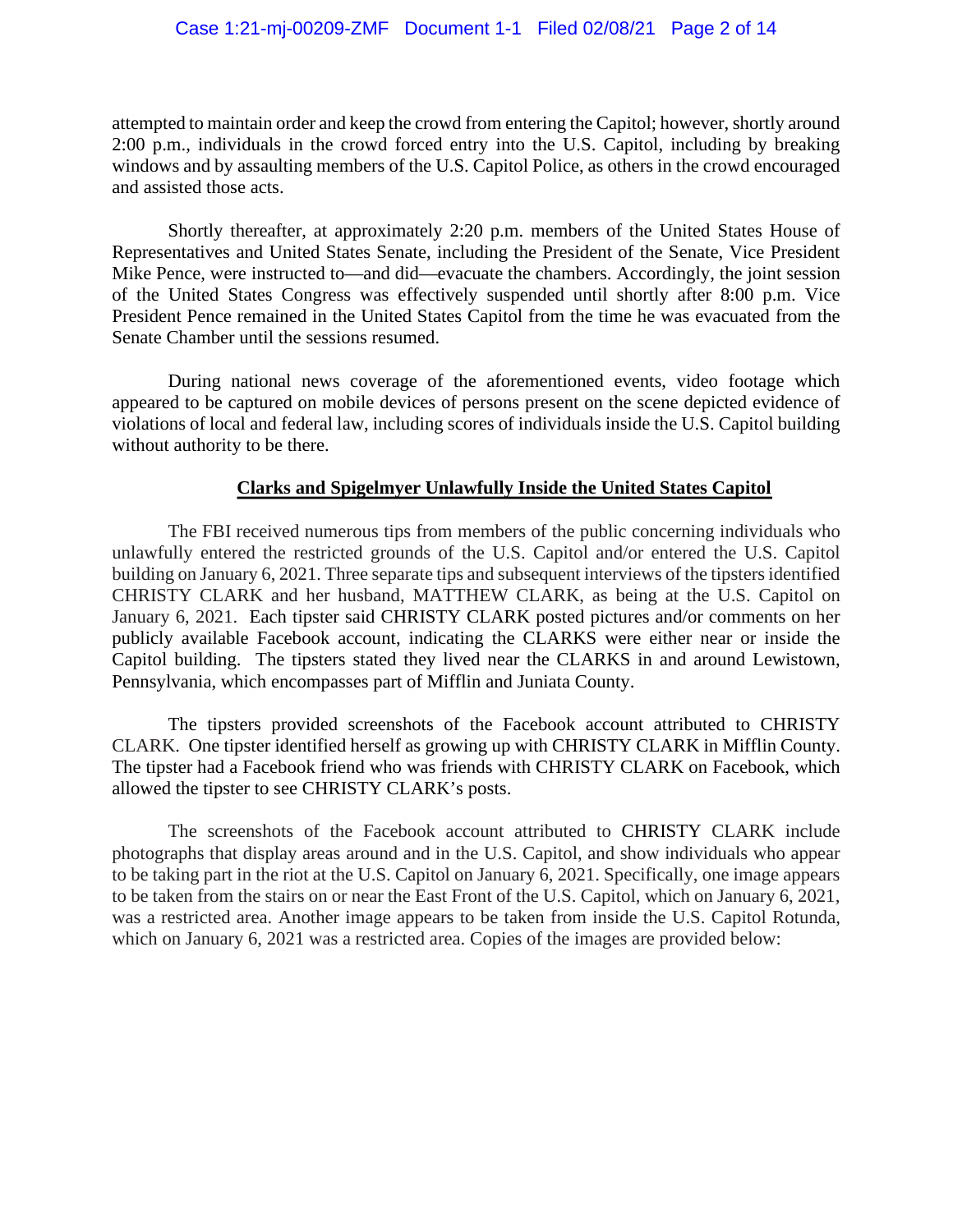## Case 1:21-mj-00209-ZMF Document 1-1 Filed 02/08/21 Page 3 of 14

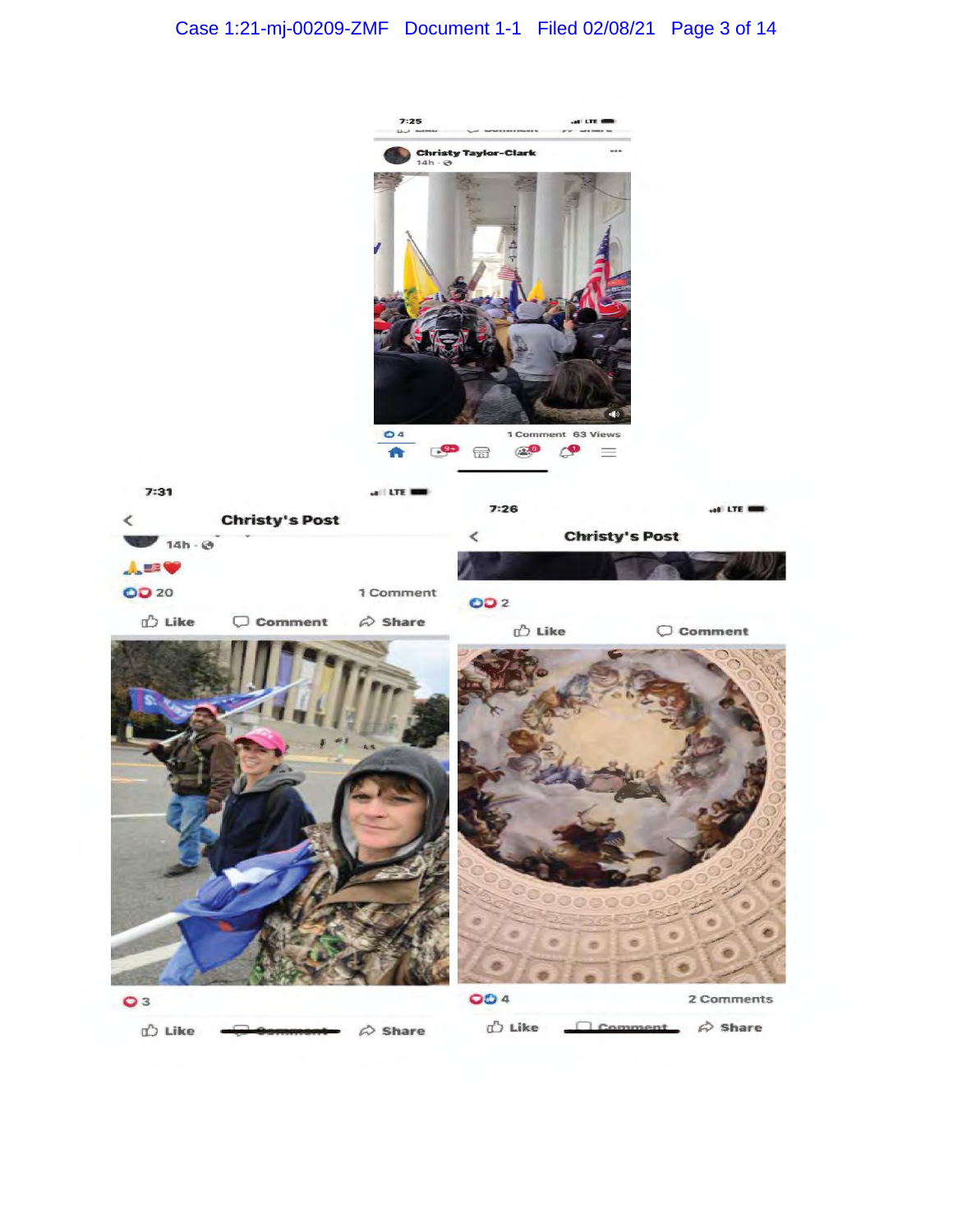Facebook accounts attributed to CHRISTY CLARK and CLARK. According to the records provided by Facebook, the Facebook account believed to be CHRISTY CLARK's (hereafter referred to as CHRISTY CLARK's Facebook account) identified her by what appears to be her On or about January 24, 2021, investigators lawfully obtained a search warrant for true name, date of birth, city and state of residence, and phone number. According to the records provided by Facebook, the Facebook account believed to be CLARK's (hereafter referred to as CLARK's Facebook account) identified him by what appears to be his true name, date of birth, and phone number.

 CHRISTY CLARK said that the U.S. Capitol had been breached. CHRISTY CLARK continued, "All good, we were inside." When the family member asks, "Inside What," CHRISTY CLARK responded, "Capital." Investigators reviewed results from the search executed on CHRISTY CLARK's Facebook account. CHRISTY CLARK sent a private message to a possible family member, in which

 overwhelming to say the least." Private messages sent from CHRISTY CLARK's Facebook account to various "Facebook friends" included the photograph and were sent on or about January Investigators' review of CHRISTY CLARK's Facebook account also showed that the user of that account claimed to have taken the picture that tipsters had forwarded to the FBI. Written below the photograph of what appears to be the U.S. Capitol Rotunda (reproduced below this paragraph) was the comment: "I stopped and took a second to pray before I took this pic. It was 6, 2021.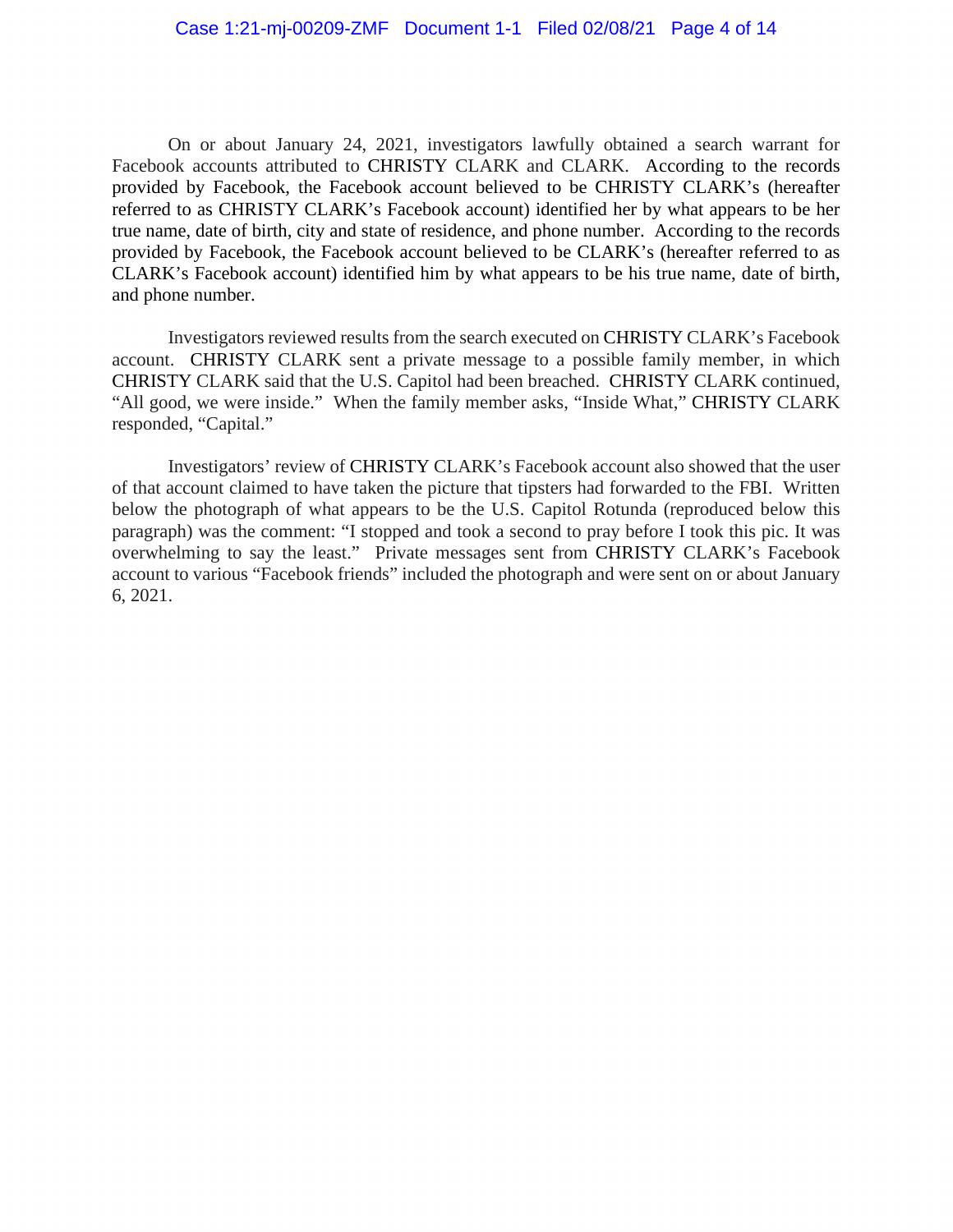

Investigators also reviewed CLARK's Facebook account. Based on publicly available information displayed in that account, CLARK appeared to be CHRISTY CLARK's husband. CLARK's Facebook account indicated they were married on October 19, 2007. CLARK's Facebook account included a picture that appears to display him and CHRISTY CLARK in Washington, D.C. on January 6, 2021.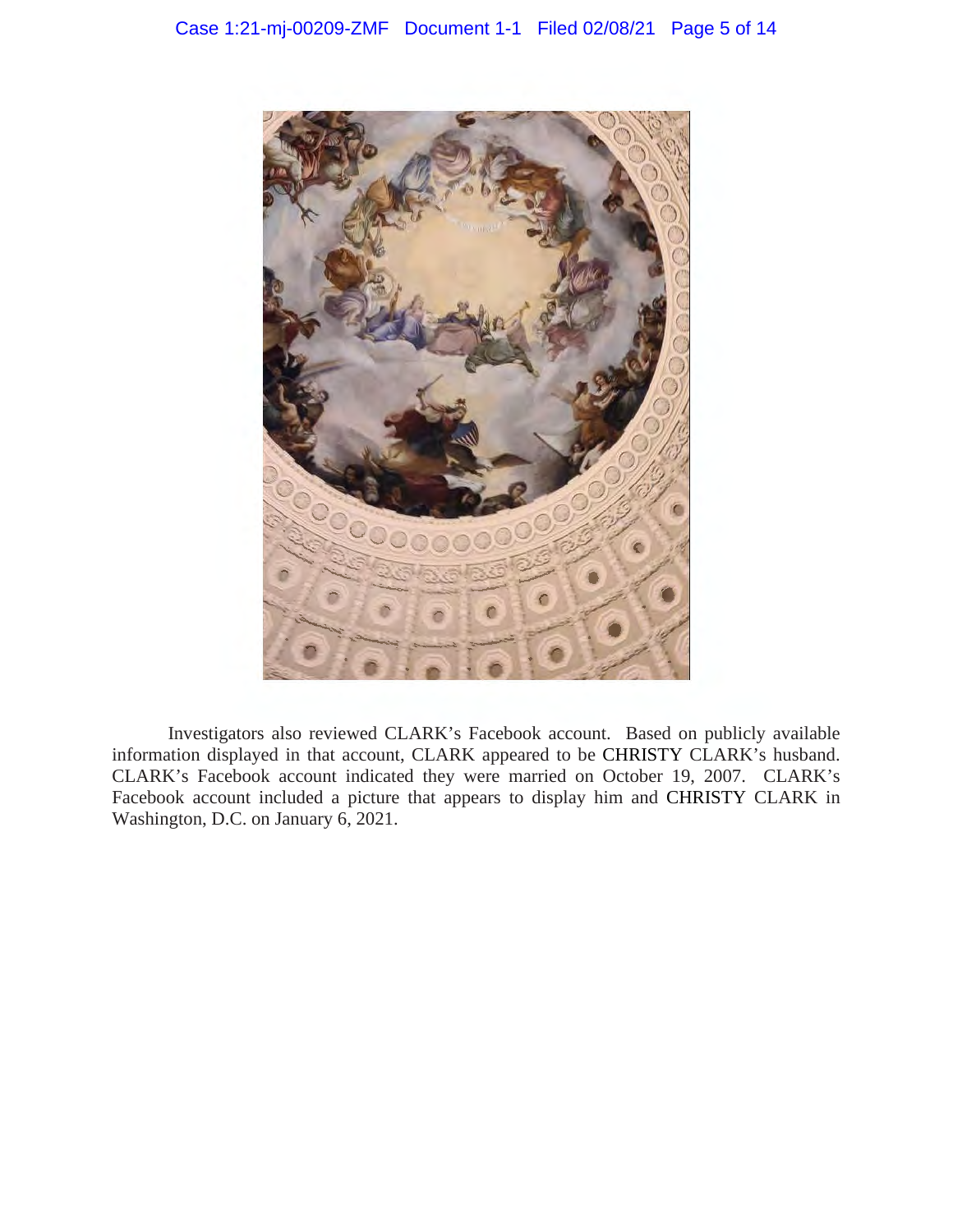

 Mat…Thanks for Representing Mifflin County at the Protests in Washington yesterday." Based been breached!" Both posts occurred on the afternoon of January 6, 2021. The picture below was On or about January 7, 2021, a post on CLARK's Facebook account read as follows: "Hay on law-enforcement databases, CLARK resides in Lewistown, PA, which is located in Mifflin County. CLARK's Facebook account also included the following posts: (1) "The National Mall around the Washington Monument is packed full of PATRIOTS"; and (2) "Capital Building has also posted on CLARK's Facebook account.



I have reviewed footage from a closed-circuit television camera ("CCTV") that is maintained by the United States Capitol Police ("USCP"). The screenshot below is taken from USCP CCTV: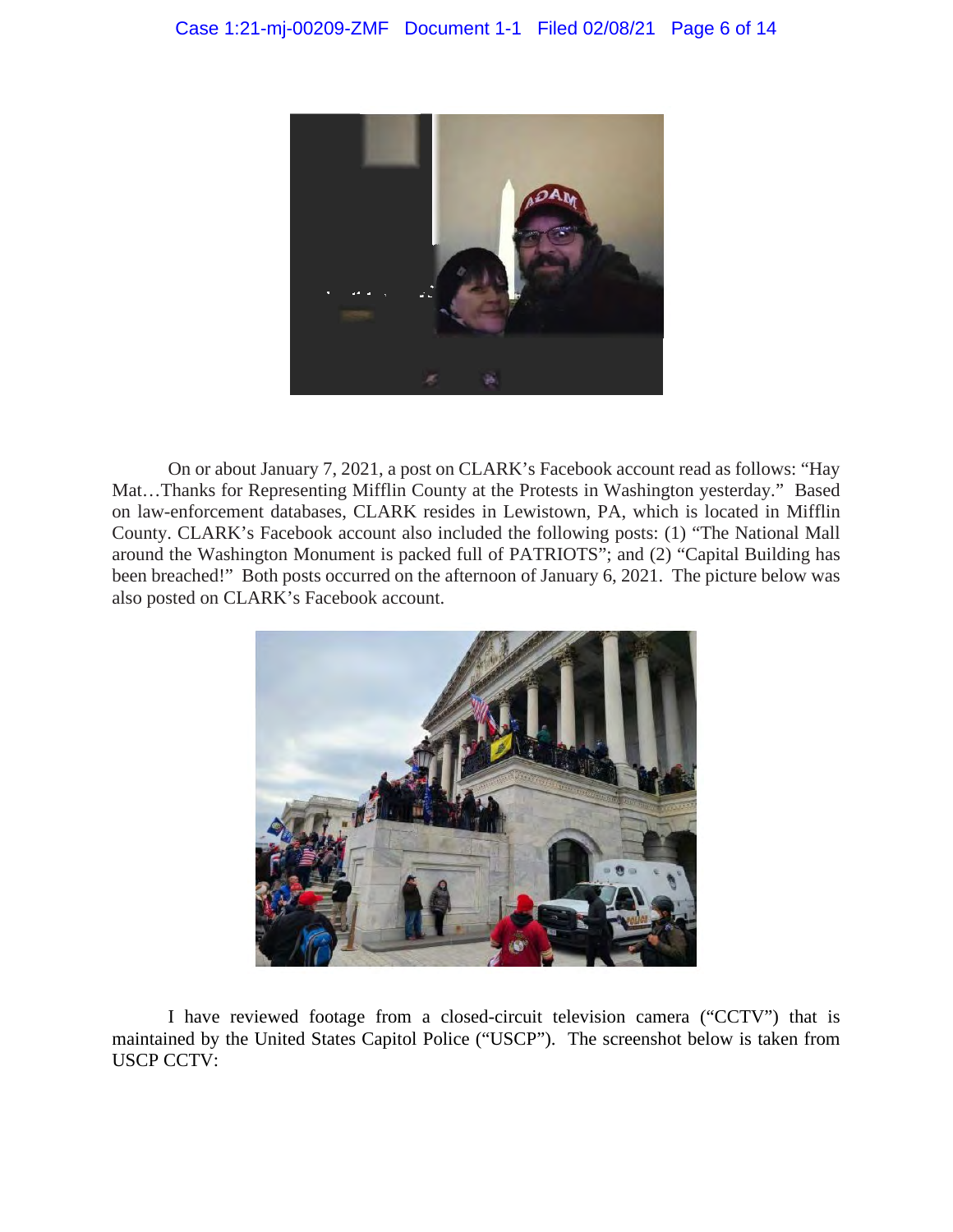

Based on the similarity in clothing to the photographs above, which were posted on Facebook accounts associated with the CLARKS, your affiant believes the individuals depicted inside the red circle are the CLARKS.

 report authored by an officer with the Pennsylvania State Police, on or about November 18, 2020, D.C. on January 6, 2021. A private message from CHRISTY CLARK's Facebook account related to traveling to Washington, D.C. in January 2021 stated, "We are bringing Paul Spigelmyer along as well. Now he is a wired old man." The CLARKS are also associated with PAUL SPIGELMYER. According to a police CHRISTY CLARK came to SPIGELMYER's residence while searching for CLARK. CHRISTY CLARK then had an altercation in SPIGELMYER's house with another individual. Moreover, a user of CLARK's Facebook account has "tagged" a Facebook account in SPIGELMYER's name on multiple occasions, including in a series of photographs related to activities in Washington,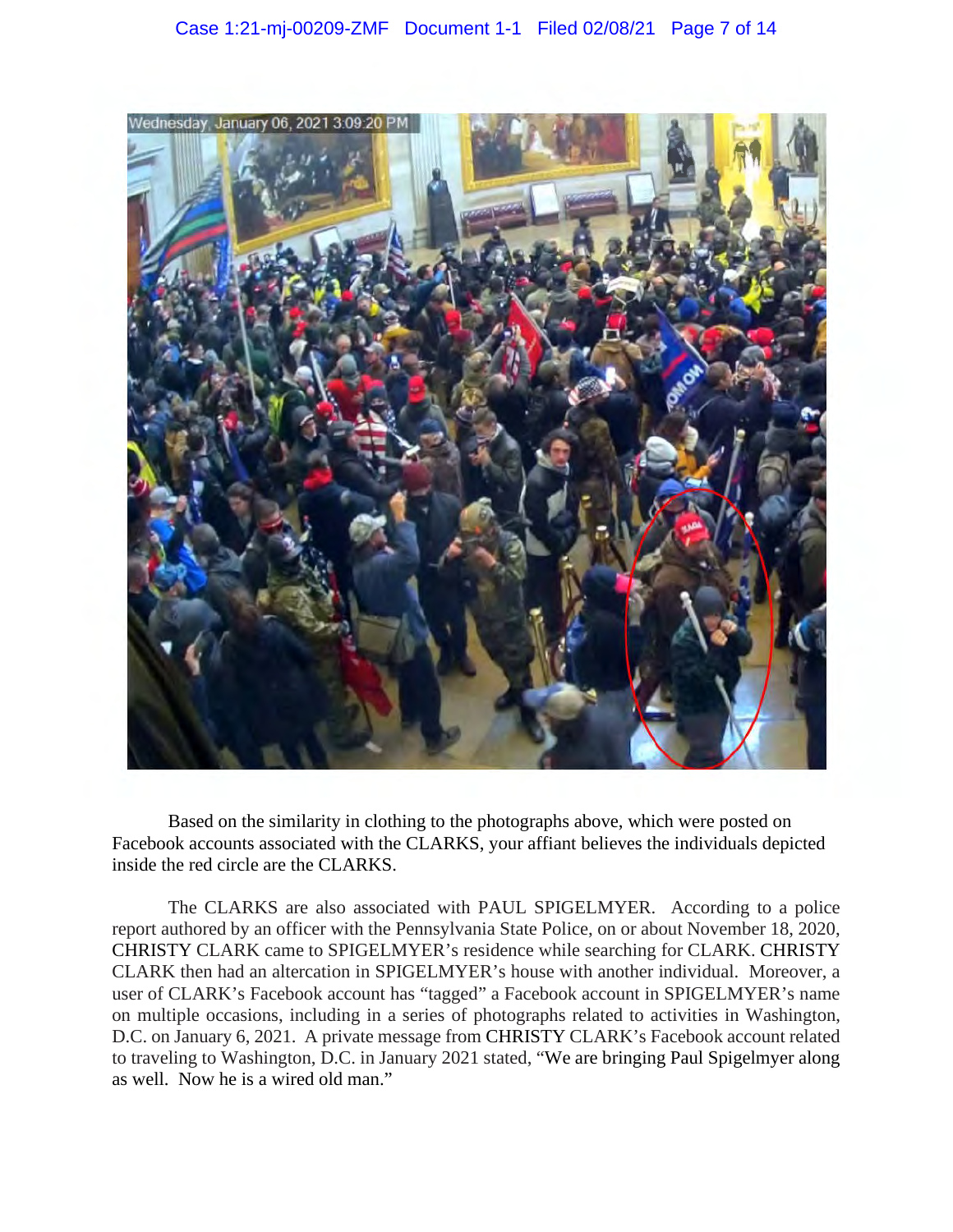#### Case 1:21-mj-00209-ZMF Document 1-1 Filed 02/08/21 Page 8 of 14

 On or about January 24, 2021, investigators lawfully obtained a search warrant for a SPIGELMYER's Facebook account) identified him by what appears to be his true name and phone Facebook account believed to be used by SPIGELYMYER. According to the records provided by Facebook, the Facebook account believed to be SPIGELMYER's (hereafter referred to as number.

 continue till this election fraud is stopped"; (2) "My view of the capital is, burn it to the ground"; people that work there." Posts on SPIGELMYER's Facebook account link him to the riot at the U.S. Capitol on January 6, 2021. These include: (1) "What happened at the capital yesterday should and must (3) "I am all for more protest and storming the capital building and I would love to see them burn it to the ground"; and (4) "The capital building needs to be burnt down it doesn't belong to the

Private Facebook messages from SPIGELMYER's Facebook account included the photograph below, which was sent to a "Facebook friend" along with the comment: "the moment we stormed the doors."



 part of the group that entered the U.S. Capitol, the response from SPIGELMYER's Facebook of which appear to be inside the U.S. Capitol, were sent at approximately the same time from SPIGELMYER'S Facebook account: When asked via private message by the same "Facebook friend" if SPIGELMYER was account was, "Yes we were the second round of people break in." The following pictures, some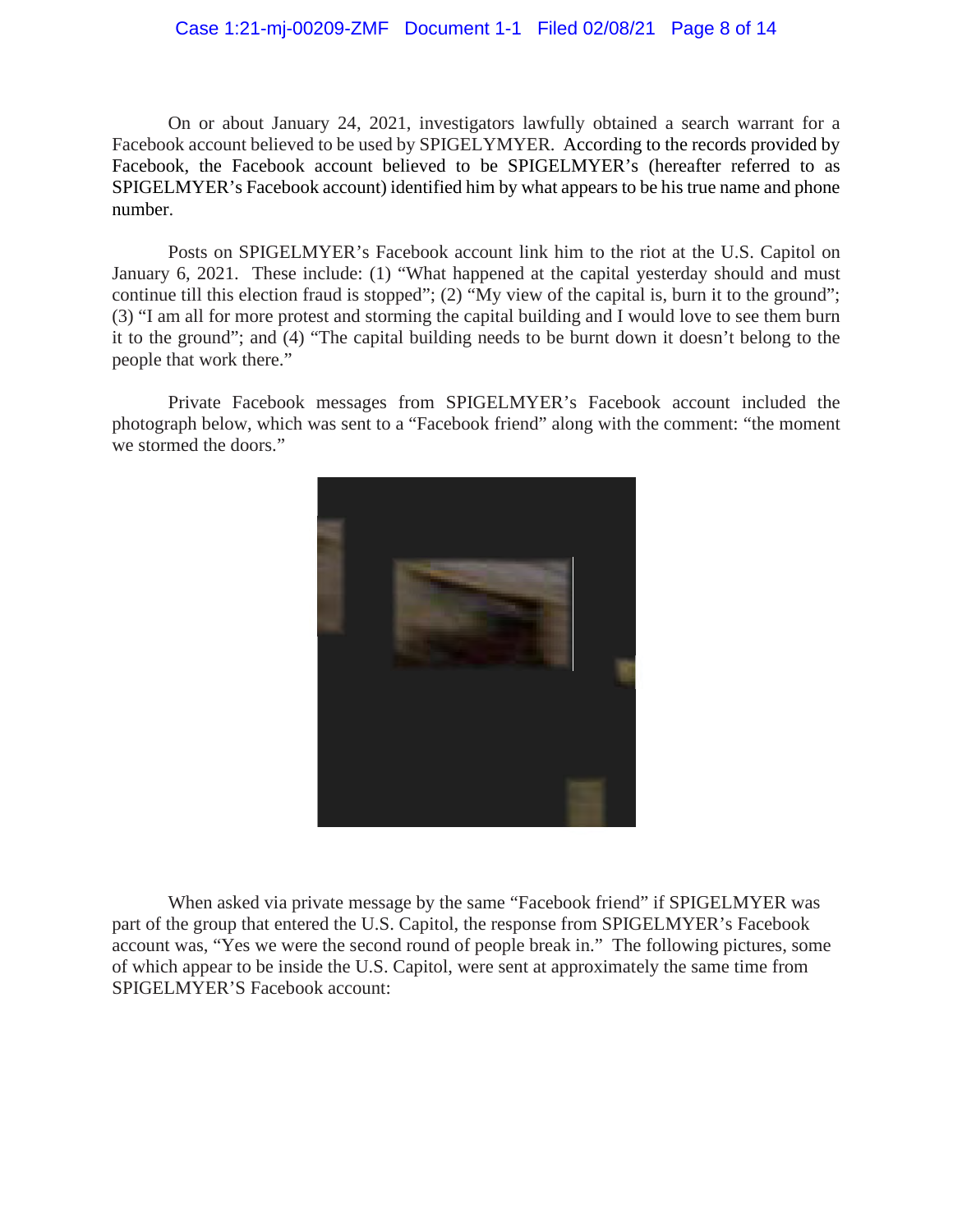# Case 1:21-mj-00209-ZMF Document 1-1 Filed 02/08/21 Page 9 of 14







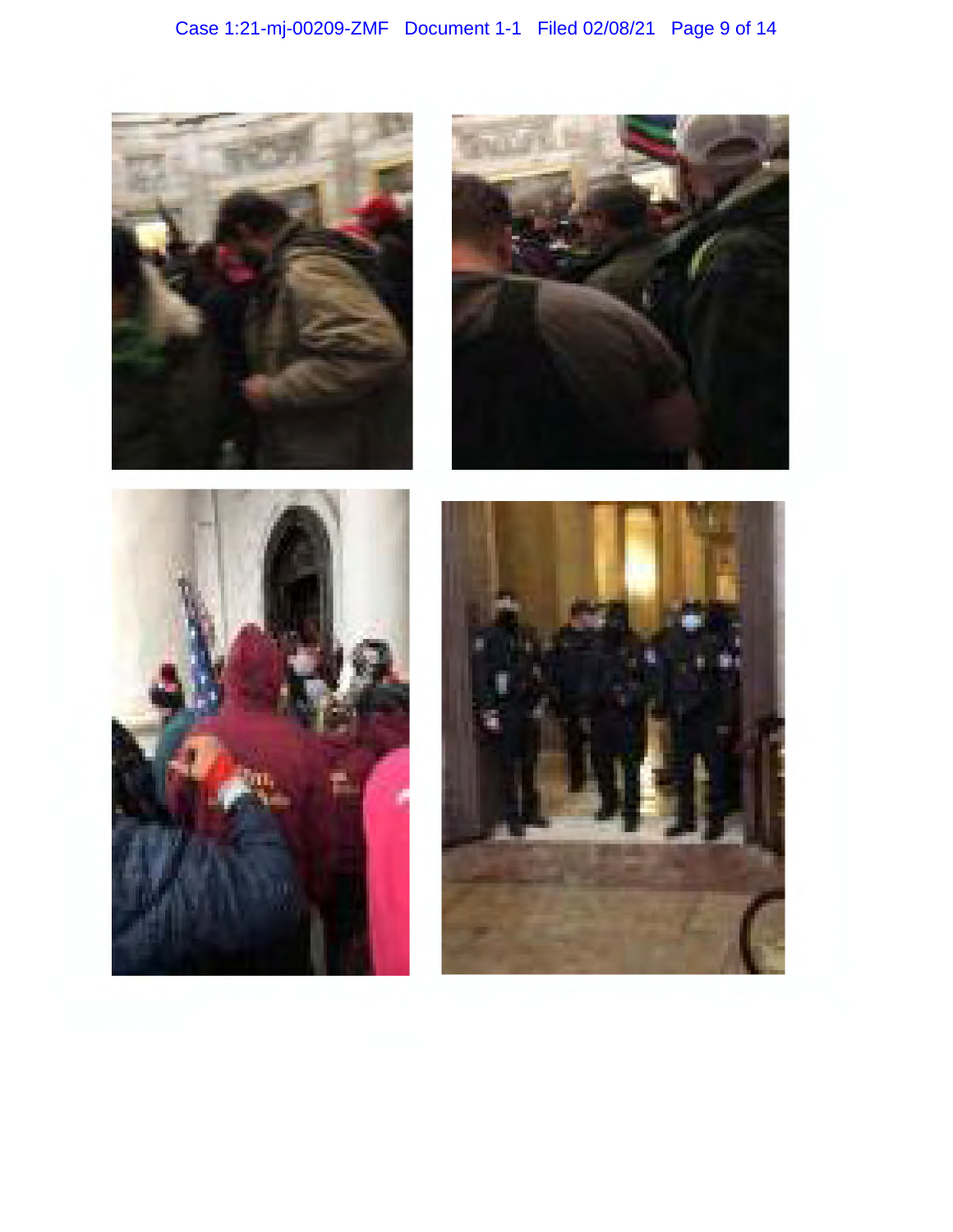

Investigation also found a Facebook account in the name of "Bob White." As shown below, that Facebook account profile (1) lists as the place where "Bob White" lives and resides as Lewistown, PA, which is SPIGELMYER's city and state of residence, and (2) indicates that the account holder's name is pronounced "PA-ul SPEE-gel-MY-er."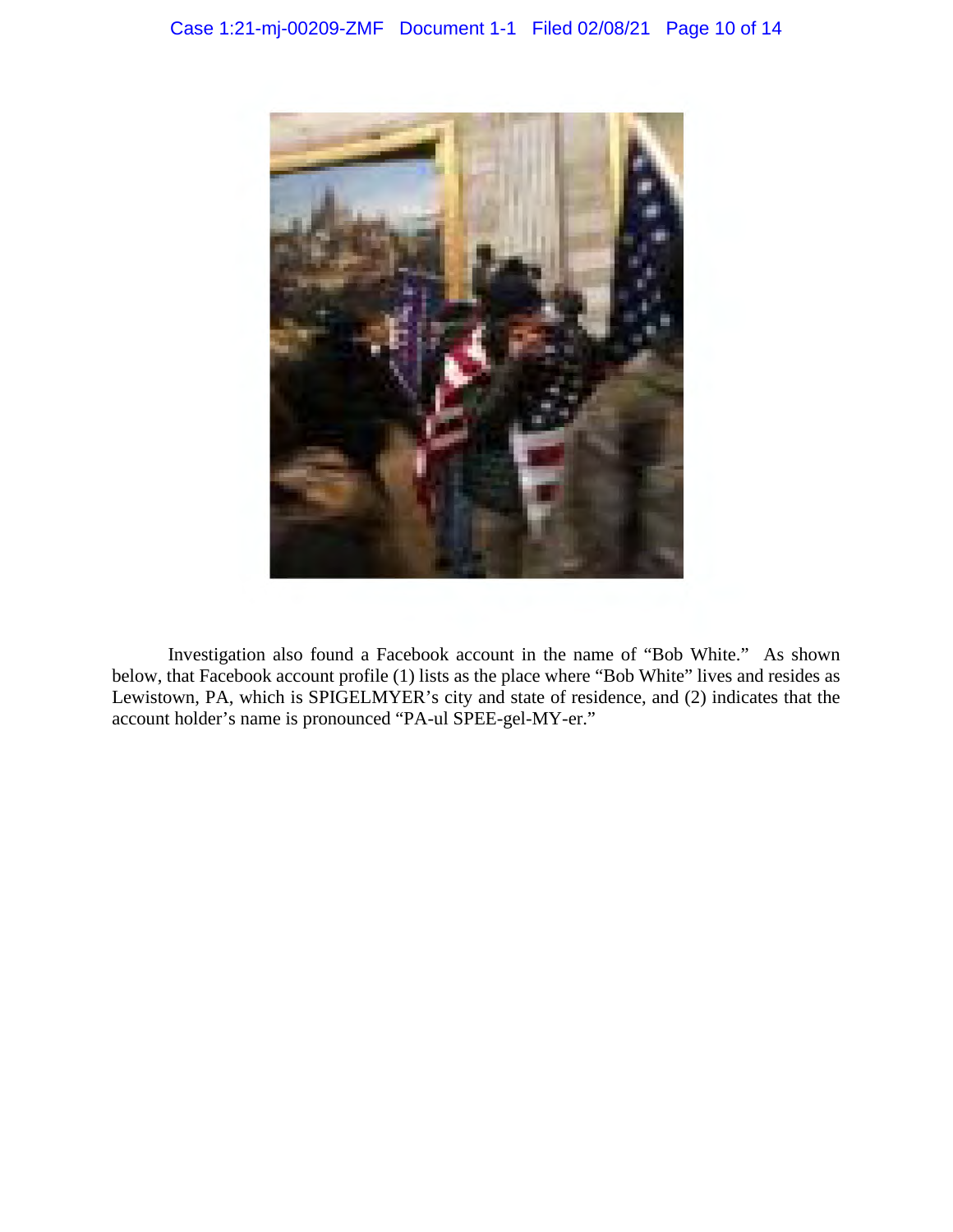

The Facebook account in the name of "Bob White" includes a photograph that your affiant believes to be SPIGELMYER based on a review of SPIGELMYER's photograph from SPIGELMYER's driver's license records. The photograph appears to show SPIGELMYER wearing a grey-black jacket, a blue hooded sweatshirt with orange on the inner hood, dark glasses, a black baseball cap with "Trump 2020" written on the front, and carrying a blue flag: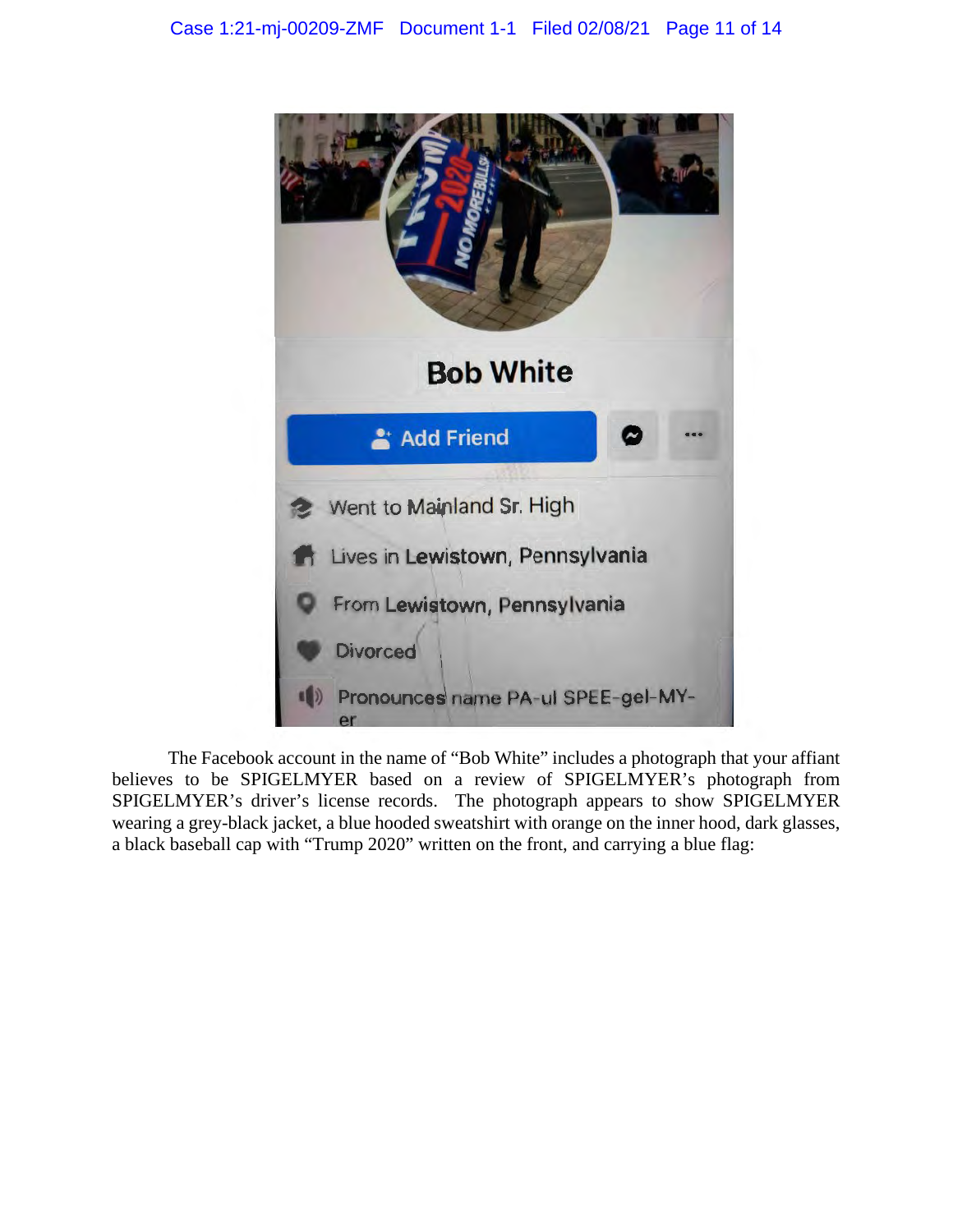

The screenshot below is taken from my review of USCP CCTV: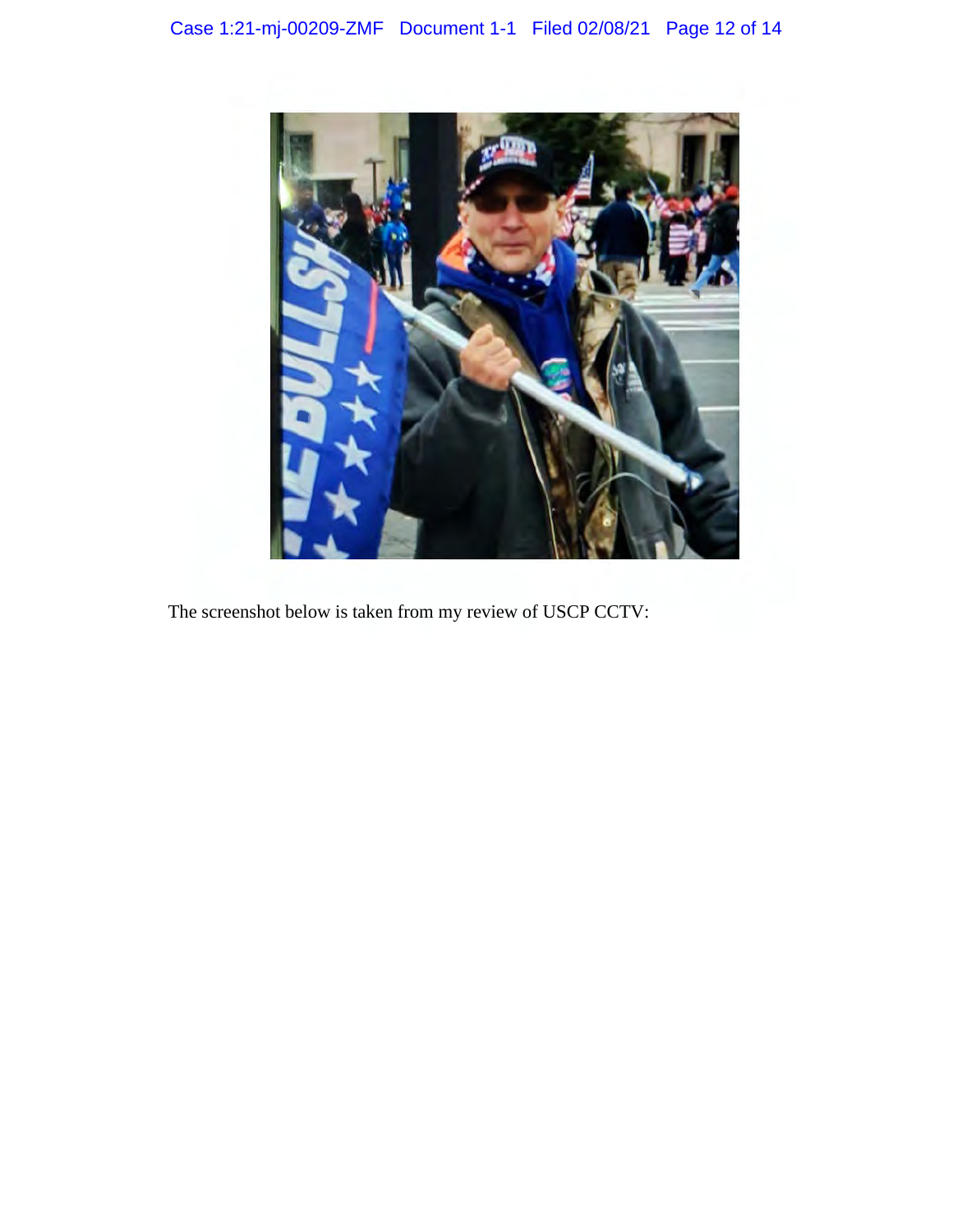

 Based on review of other photographs investigators have obtained during the investigation, CLARK and CHRISTY CLARK. I believe the individual on the far left inside the circle is including photographs from Facebook accounts linked to them, I believe the individuals on the right side of the red circle (man wearing red baseball hat and person directly in front of him) are SPIGELMYER. The individual I believe to be SPIGELMYER appears to be wearing the same clothes shown in the photograph from the Facebook post in the "Bob White" account shown above.

 or conspires to do so. For purposes of 18 U.S.C. § 1752, a "restricted building" includes a posted, cordoned off, or otherwise restricted area of a building or grounds where the President or other Based on the foregoing, your affiant submits that there is probable cause to believe that CHRISTY CLARK, CLARK, and SPIGELMYER violated 18 U.S.C. § 1752(a)(1) and (2), which makes it a crime to (1) knowingly enter or remain in any restricted building or grounds without lawful authority to do; and (2) knowingly, and with intent to impede or disrupt the orderly conduct of Government business or official functions, engage in disorderly or disruptive conduct in, or within such proximity to, any restricted building or grounds when, or so that, such conduct, in fact, impedes or disrupts the orderly conduct of Government business or official functions or attempts person protected by the Secret Service, including the Vice President, is or will be temporarily visiting; or any building or grounds so restricted in conjunction with an event designated as a special event of national significance.

Your affiant submits there is also probable cause to believe that CHRISTY CLARK, CLARK and SPIGELMYER violated 40 U.S.C. § 5104(e)(2)(D) and (G), which makes it a crime